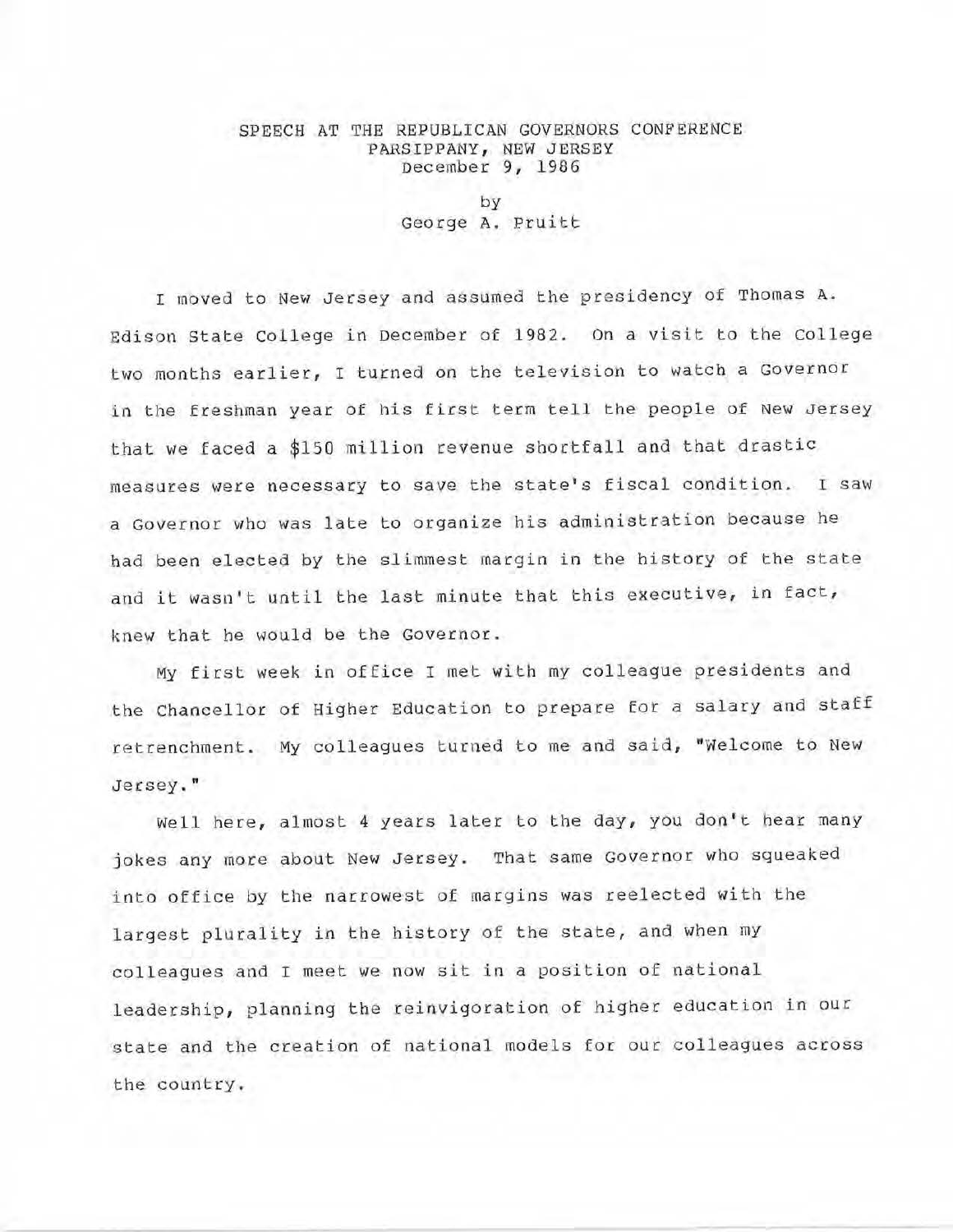over the last 25 years most of us, New Jersey included, have been centralizing and regulating education to the extent that we have fundamentally destroyed its responsiveness to the dynamic needs of our society, our community, our citizens, and our students.

Last month I visited an Indian reservation outside of Phoenix, Arizona, and I spent the day touring the schools on this reservation. I met a principal who pulled out a black ring binder slightly larger than the New York City phone book and showed it to me saying, "This runs my school, I don't. This is the procedures manual from the Bureau of Indian Affairs. This prescribes for me what I can do, cannot do, and how I must do or not do what it says I can do or not do, and that my principle job is identifying the proper form and filling it out £or the appropriate situation."

With all respect, Mr. secretary, one of the worst public school systems in America is wholly owned and operated by the Federal Government of this country, and while I know the Bureau of Indian Affairs is not within the direct jurisdiction of the Department of Education, wouldn't it be wonderful if the federal government took its control of that system and created a model of the excellence that you have been so eloguent in calling for the rest of us to emulate.

A study done in 1974 in Maryland concluded that there were more people in external agencies in that state regulating the administration of higher education in Maryland than doing the administration of higher education in Maryland.

 $-2-$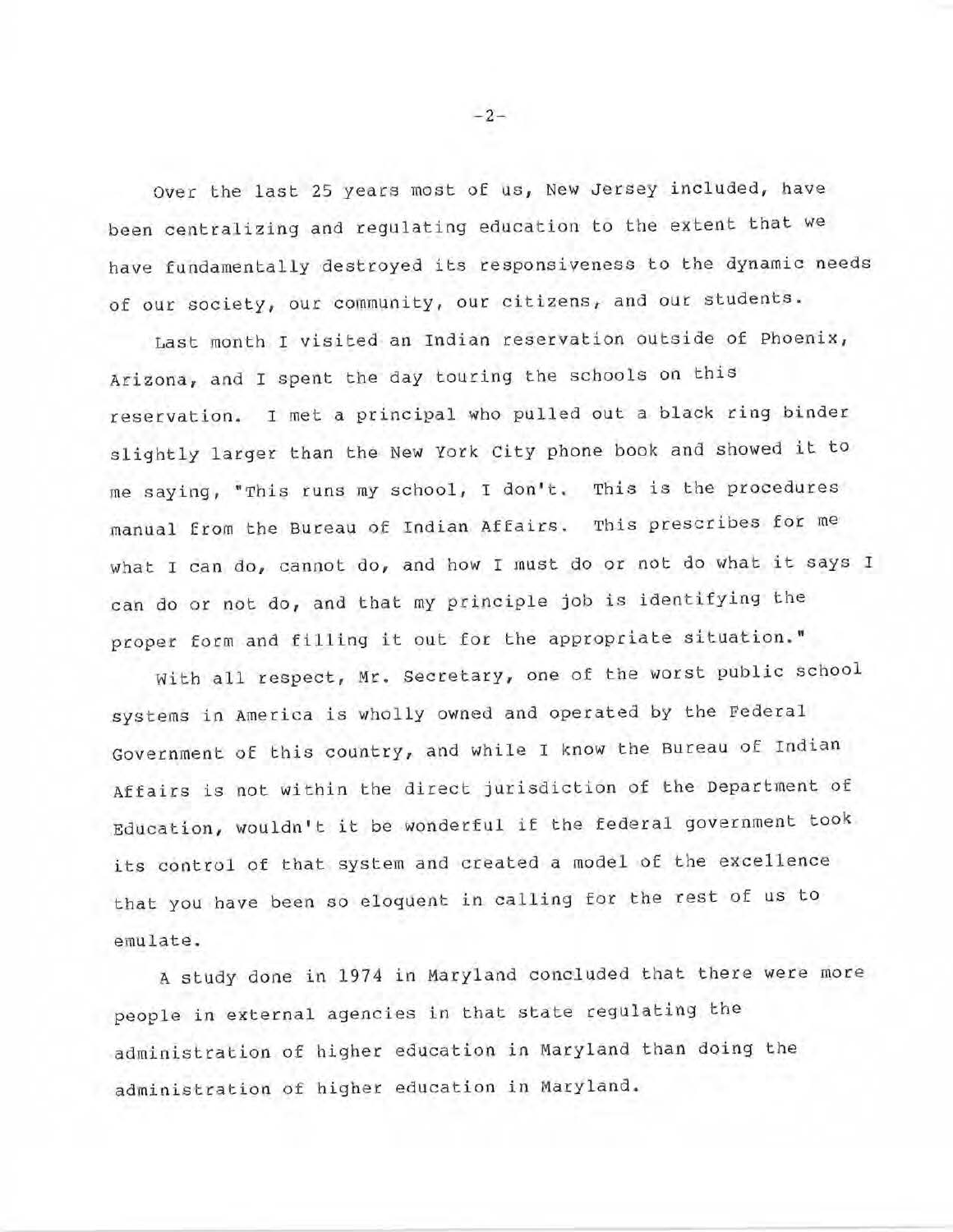To protect the public from bad decisions, we've eroded the authority to make good decisions. We've confused accountability with regulation and systematically destroyed incentives for creative leadership and achievement.

As someone who has spent his life in public higher education over the last 20 years in 5 universities in 4 separate states, I can tell you that the reforms taking place in this state are important, dramatic, and transforming in their nature. The most significant element of this reformation is a package of three bills, affectionately known to us as the "autonomy" legislation, which was signed into law on July 9 of this year. This legislation is the cornerstone of an initiative to fundamentally alter the relationship between institutions of higher education and the institutions of state government.

This legislation, which was hard-fought and won after three years of argument, debate, and political struggle, decentralizes authority and control, challenges our institutional leadership to produce educational results justifying our institutional rhetoric, gives us the tools to create our own future, and demands that we stand accountable for the results.

Achieving this legislation was not easy, and its promise is yet to be fully achieved. We had to build a consensus between the administration and trustees of nine autonomous colleges, the New Jersey Department of Higher Education, and finally secure the

 $-3-$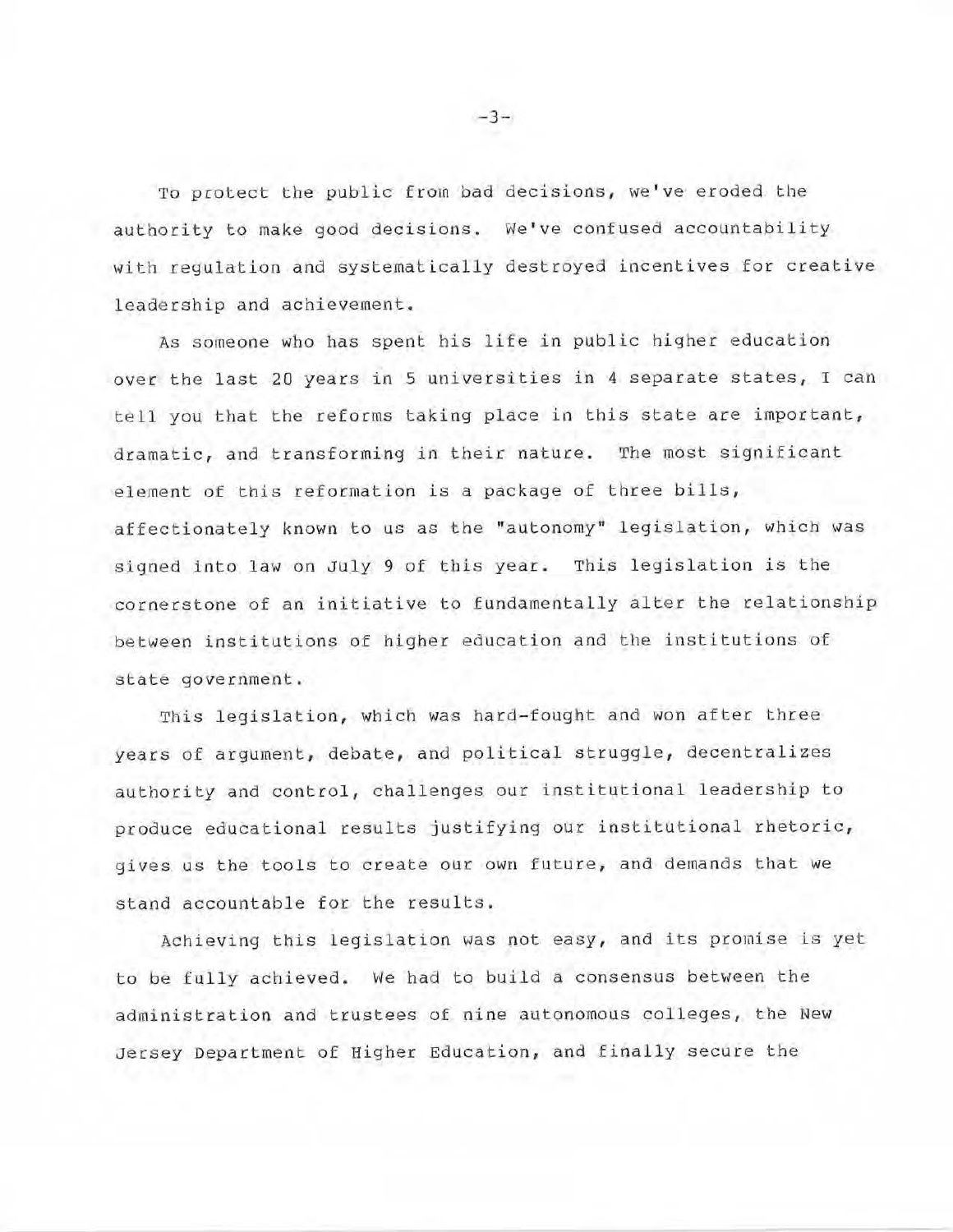leaderghip of this Governor, into a political force able to overcome the natural inertia of all governments to do something that is most foreign to the nature of any government or bureaucracy, namely the relinquishing of authority and control. our idealism was strenuously tested in the process.

We are now pursuing the implementation of this legislation. Predictably, each level and layer of the state bureaucracy is busily interpreting this legislation to define autonomy as "autonomy from the other guy but not me. " The jury is still out as to whether we will be completely successful in operationalizing these reforms.

The second aspect of our current excitement is over something we call "The Governor's Challenge Grant Program." Two, maybe three, years ago Governor Kean in his State of the State Address challenged public higher education in this state to be better, more than better, to be among the very best in this nation. Quite candidly, that challenge was not special, particularly novel, or unique. In fact, I've probably heard something similar from each of the governor's in each of the four states I mentioned earlier. What was truly extraordinary came the next month in his annual budget message. He proposed that if the institutions of public higher education in this state, consistent with their unique individual strengths and missions, could develop powerful educational initiatives, national models of excellence when evaluated by the

 $-4-$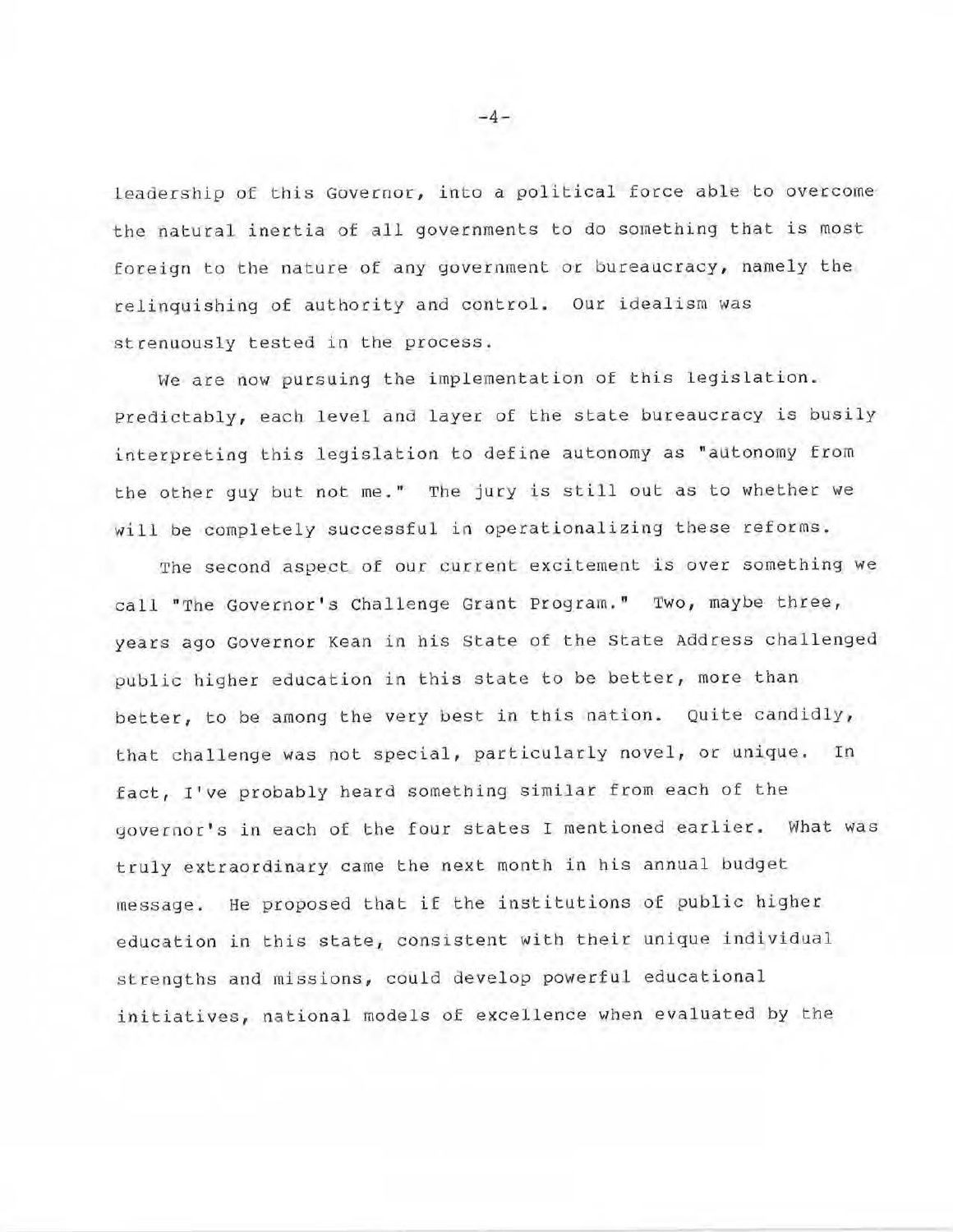highest of standards, then he would work to create the resources to fund them. Well, we did, and he did. The entire program will probably exceed \$25 million over 3 years. As a result, many and diverse educational prototypes for the coming decades are being put together right now in New Jersey. So you see, my earlier reference to our national leadership was more than the expected boast of a native, but the consensus position accorded us by our colleagues all across this country.

Mindful of the time constraints of our circumstances this morning, I'm really trying to make one rather simple point; all of us - governors, college presidents, cabinet secretaries, heads of major corporations - do what we do because we are people motivated by the desire and need to serve our society through the quality of our work. All of us have our hand at the wheel for but a limited time, and all of us would like to think that when we no longer stand on the bridge, our good deeds and efforts will survive our terms in office. But our history has shown that the inertia of the enterprises over which we preside is formidable in its resistance to change.

My colleagues in institutions and associations have, and will, come to you and say that we need more money, and we do; we always have, and we always will. Our ability to find valid and creative ways of using money will always outstrip your ability to provide it. But what is more important to effective education than money, is the ability to turn on and challenge the vision and energy pent up in our educational institutions.

-5-